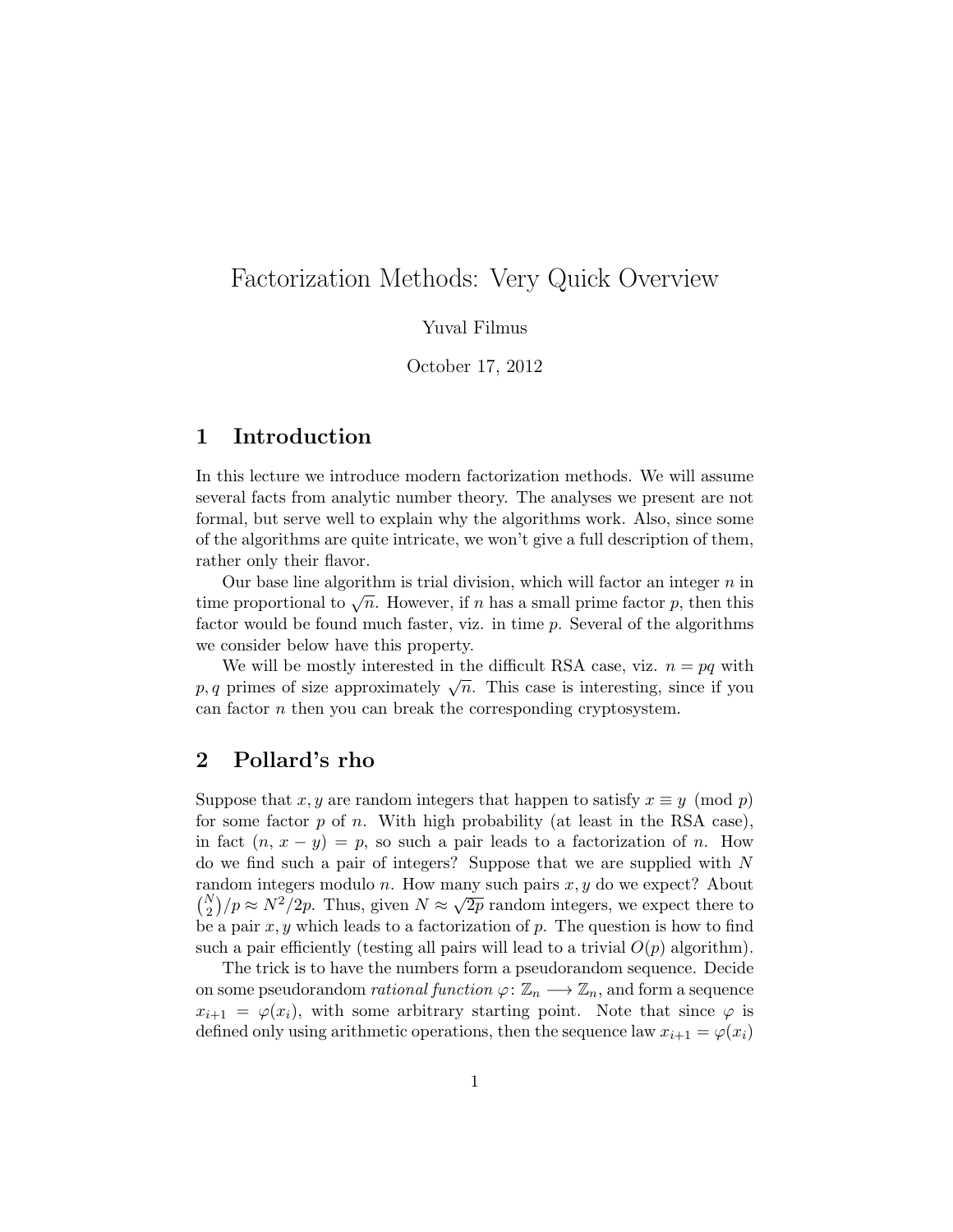holds also modulo p. After about  $\sqrt{2p}$  iterations, the sequence will close on itself, roughly at the middle. This eventually periodic structure of the sequence is the origin of the name  $\rho$ . The question is how to find two points  $x_i, x_j$  that satisfy  $x_i \equiv x_j \pmod{p}$ .

If we know in advance the size of the smallest factor  $p$  of  $n$  (as in the RSA case), then we can start with  $x_{\sqrt{2p}}$ , which should be on the cycle, and compare each further value to it; after we finish the entire cycle, we will reach a point  $x_{\sqrt{2p}+\ell}$  satisfying  $(x_{\sqrt{2p}+\ell} - x_{\sqrt{2p}}, n) = p$  (the GCD can also be larger, but we expect that to happen with negligible probability). The be targer, but we expect that to happen with hegigible probability).<br>total running time is at most  $2\sqrt{2p}$ , which is  $O(\sqrt[4]{n})$  in the RSA case.

In case we do not have an estimate of  $p$ , we can use one of the following two methods, which are in fact slightly faster than the method presented. The first method (Floyd's) compares  $x_t$  to  $x_{2t}$  constantly; we detect the cycle when t is larger than the initial segment, and is a multiple of the cycle length. The second method (Brent's) comprises of a list of snapshot times  $t_i$ . Each  $x_t$  is compared to the most recent snapshot. Taking  $t_i = 2^i$  results in a better algorithm than Floyd's.

#### 3 Pollard's  $p-1$

The next algorithm we describe is Pollard's  $p-1$  algorithm, on which one of the fastest algorithms around, Lenstra's ECM, is based. The idea is to use Fermat's little theorem:  $a^{p-1} \equiv 1 \pmod{p}$ . Consider the RSA setting. Suppose we find an integer N which satisfies  $p-1 \mid N$  but  $q-1 \nmid N$ . Then for general a,  $a^N \equiv 1 \pmod{p}$  but  $a^N \not\equiv 1 \pmod{q}$  (this fails to hold in the lucky but rare case when  $(a, n) > 1$ ). Therefore, in that case  $(a<sup>N</sup>-1, n) = p$ .

We are going to search systematically for such an  $N$ . It is extremely likely that the largest prime factor P of  $p-1$  is different than the largest prime factor Q of  $q-1$ . Without loss of generality,  $P < Q$ . The following  $N$  will then factor  $n$ :

$$
N = \prod_{\pi \leq P} \pi^{\lfloor \log n / \log \pi \rfloor},
$$

where the product is over all primes less than  $P$ . Pollard's method works by starting with some a and repeatedly raising it to the  $\pi^{\lfloor \log n / \log \pi \rfloor}$  power, constantly checking whether for the current exponent N,  $(a^N - 1, n)$  is non-trivial. Raising a number to an exponent k can be done using  $2 \log k$ multiplications (using repeated squaring), and so if we have to go up to  $P$ , the total amount of work is proportional to  $P \log P$ , or even to P if we take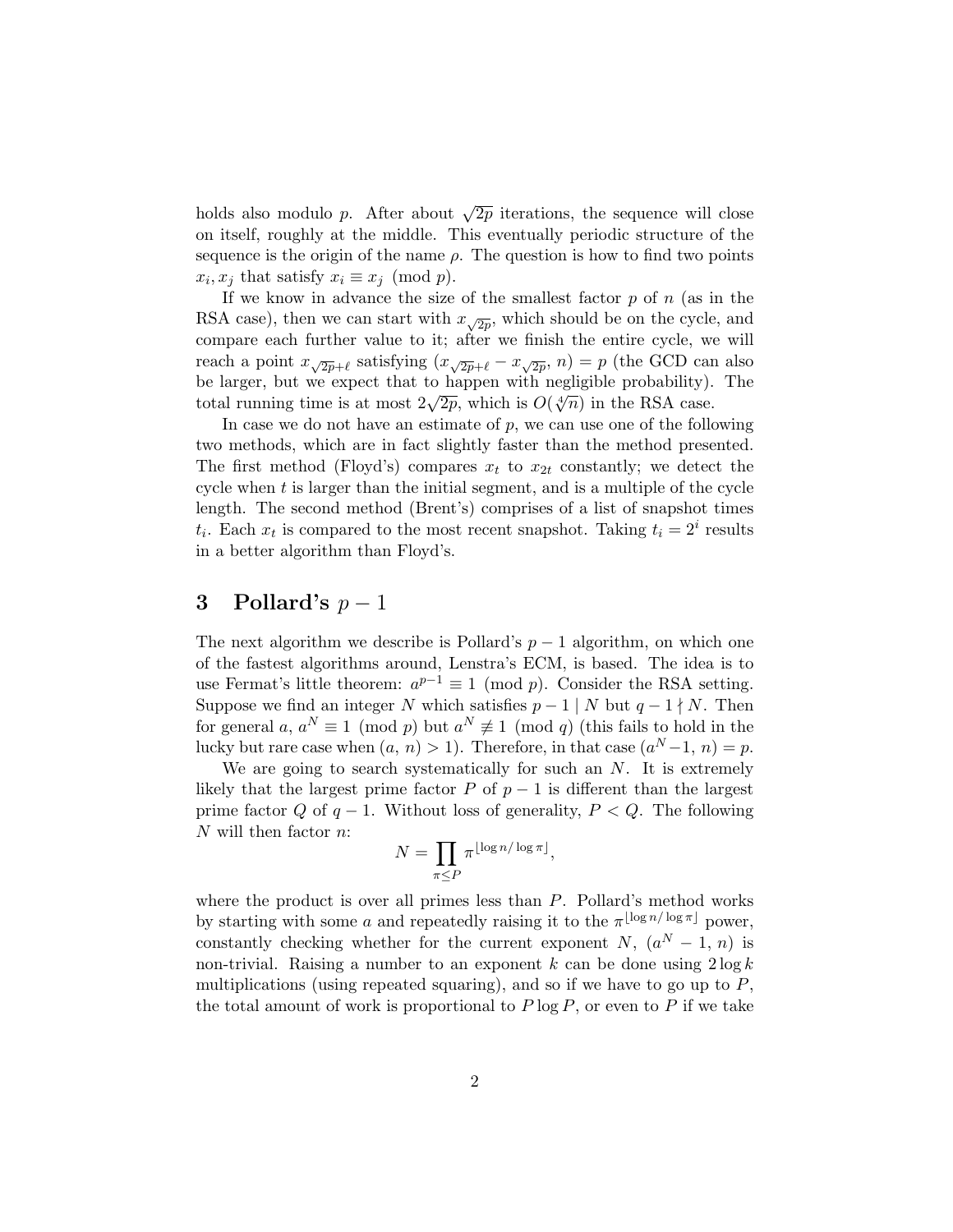care to only peruse prime  $\pi$  (the prime number theorem shows that there are  $P/\log P$  primes below P).

What is the efficiency of this method? The largest prime factor of a random integer m is about  $m^{0.62433}$ , where 0.62433 is the Golomb-Dickman constant. Therefore, we expect the method to run in time  $p^{0.62433}$  for the smallest prime factor p of n. In the RSA case, this boils down to  $n^{0.31217}$ . In the worst case,  $(p-1)/2$  is also prime (such primes are known as Sophie Germain primes), and then the running time is the same as trial division.

An optimization which is used in practice takes notice of the fact that the second largest prime factor is of size only  $m^{0.20958}$ . Therefore, we expect there to be only one prime factor larger than  $m^{0.20958}$ . Thus, once we get to  $a^{N(m^0.20958)}$ , we only need to test the numbers  $a^{N(m^0.20958)}P$  with P starting with  $m^{0.20958}$ . In each step, instead of raising to the power P, we only multiply by a, which is significantly faster. This optimization doesn't considerably improve the asymptotic running time, but is very useful in practice.

We comment on the amusing fact that the expected exponents of the largest prime factors are the same as the expected lengths of the largest cycles in a random permutation, as a fraction of the number of points! The constant 0.62433 is the Golomb-Dickman constant. The classical paper analyzing cycle lengths in permutations is [Ordered Cycle Lengths in a Random](http://www.jstor.org/stable/1994483) [Permutation](http://www.jstor.org/stable/1994483) by Shepp & Lloyd. Knuth & Prado (Analysis of a simple factorization algorithm) have done the calculations for factorizations, amazingly getting the same results. See also Granville's [The Anatomy of Integers and](#page-0-0) [Permutations.](#page-0-0)

#### 4 Williams'  $p+1$

Pollard's method can be adapted to a slightly different setting, where reliance on  $p-1$  is replaced by reliance on  $p+1$ . The trick is to replace ordinary powers with traces of powers in a quadratic field, picking an element of order  $p+1$  (the multiplicative group of the field has order  $p^2-1$ ).

Given a parameter A, define a Lucas sequence  $V_i$  by

$$
V_0 = 2,
$$
  
\n
$$
V_1 = A,
$$
  
\n
$$
V_m = AV_{m-1} - V_{m-2}.
$$

We know that  $V_m = C_1 \alpha_1^m + C_2 \alpha_2^m$ , where  $\alpha_1, \alpha_2$  are the roots of the characteristic polynomial  $t^2 - At + 1$  (given that  $\alpha_1 \neq \alpha_2$ ). The roots of this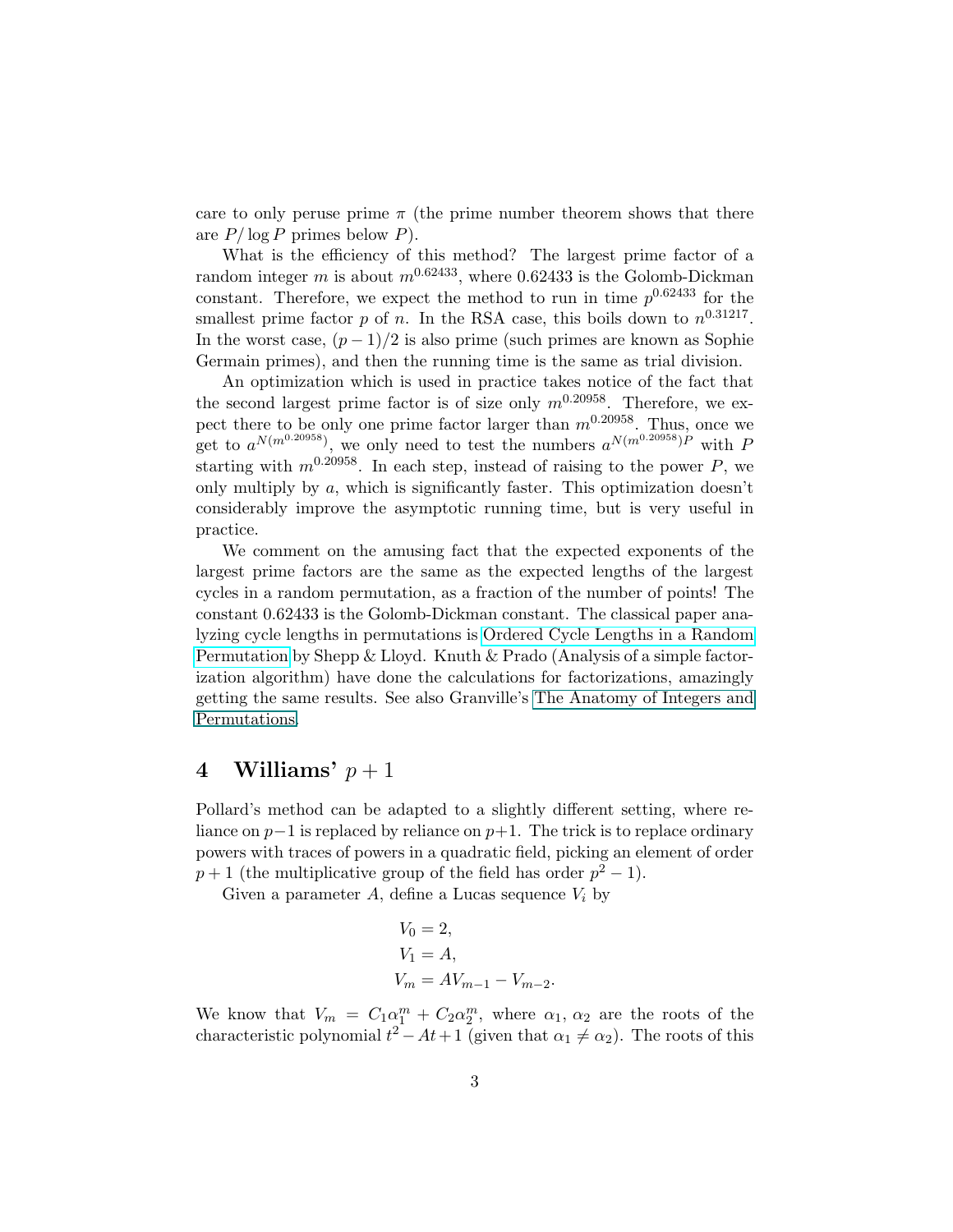polynomial are

$$
\alpha_{1,2} = \frac{A \pm \sqrt{A^2 - 4}}{2}.
$$

It is easy to verify that  $C_1 = C_2 = 1$ , and so we obtain the formula

$$
V_n = \left(\frac{A + \sqrt{A^2 - 4}}{2}\right)^n + \left(\frac{A - \sqrt{A^2 - 4}}{2}\right)^n.
$$

Now suppose that the entire computation is done modulo p for some prime p. We can think of the two roots  $\alpha_1, \alpha_2$  as elements of the field  $\mathbb{Z}_p[\sqrt{A^2-4}]$ .

If  $A^2 - 4$  is a quadratic non-residue, then this is a quadratic field, and  $V_n$  is the trace of  $\alpha_1^n$ . Moreover,  $(A^2 - 4)^{(p-1)/2} \equiv -1 \pmod{p}$ , and so

$$
(x + y\sqrt{A^2 - 4})^p = x - y\sqrt{A^2 - 4} \text{ in } \mathbb{Z}_p[\sqrt{A^2 - 4}].
$$

Thus  $\alpha_1^p = \alpha_2$ , and so  $\alpha_1^{p+1} = \alpha_2^{p+1} = \alpha_1 \alpha_2 = 1$ . It immediately follows that  $V_{c(p+1)} \equiv 2 \pmod{p}$  for any c.

 $I_{+1}^{(n)} = 2 \pmod{p}$  for any  $C_n$ .<br>If, on the contrary,  $A^2 - 4$  is a quadratic residue, then  $\mathbb{Z}_p[\sqrt{n}]$  $\overline{A^2-4}$ ] reduces to  $\mathbb{Z}_p$ . Thus

$$
V_{c(p+1)} = \alpha_1^{c(p+1)} + \alpha_2^{c(p+1)} \equiv \alpha_1^{2c} + \alpha_2^{2c} \pmod{p}.
$$

Since  $\alpha_1\alpha_2=1$ , we have

$$
(\alpha_1^{2c} - 1)(\alpha_2^{2c} - 1) = 2 - \alpha_1^{2c} - \alpha_2^{2c}.
$$

Thus  $V_{c(p+1)} \equiv 2 \pmod{p}$  if and only if  $\alpha_1^{2c} \equiv \alpha_2^{2c} \equiv 1 \pmod{p}$ .

Summarizing, for general  $A$  which are quadratic non-residues modulo  $p$ , we have  $V_{c(p+1)} \equiv 2 \pmod{p}$  but  $V_{c(q+1)} \not\equiv 2 \pmod{q}$  for a prime  $q \neq p$ unless  $(q-1)/2$  | c. This prompts using an algorithm very similar to Pollard's  $p-1$  method: compute  $V_N$  for the same values of N used by Pollard's method; if N embodies all primes up to the highest prime dividing  $p + 1$ , then we expect  $(V_N - 2, n) = p$ .

There are two problems with the method as stated. First, the method only works if  $A^2 - 4$  is a quadratic non-residue modulo p. Fortunately, for random  $\ddot{A}$  we expect that to hold with probability roughly  $1/2$  (experiments verify this), and so we can find a good A by simply trying a few random values.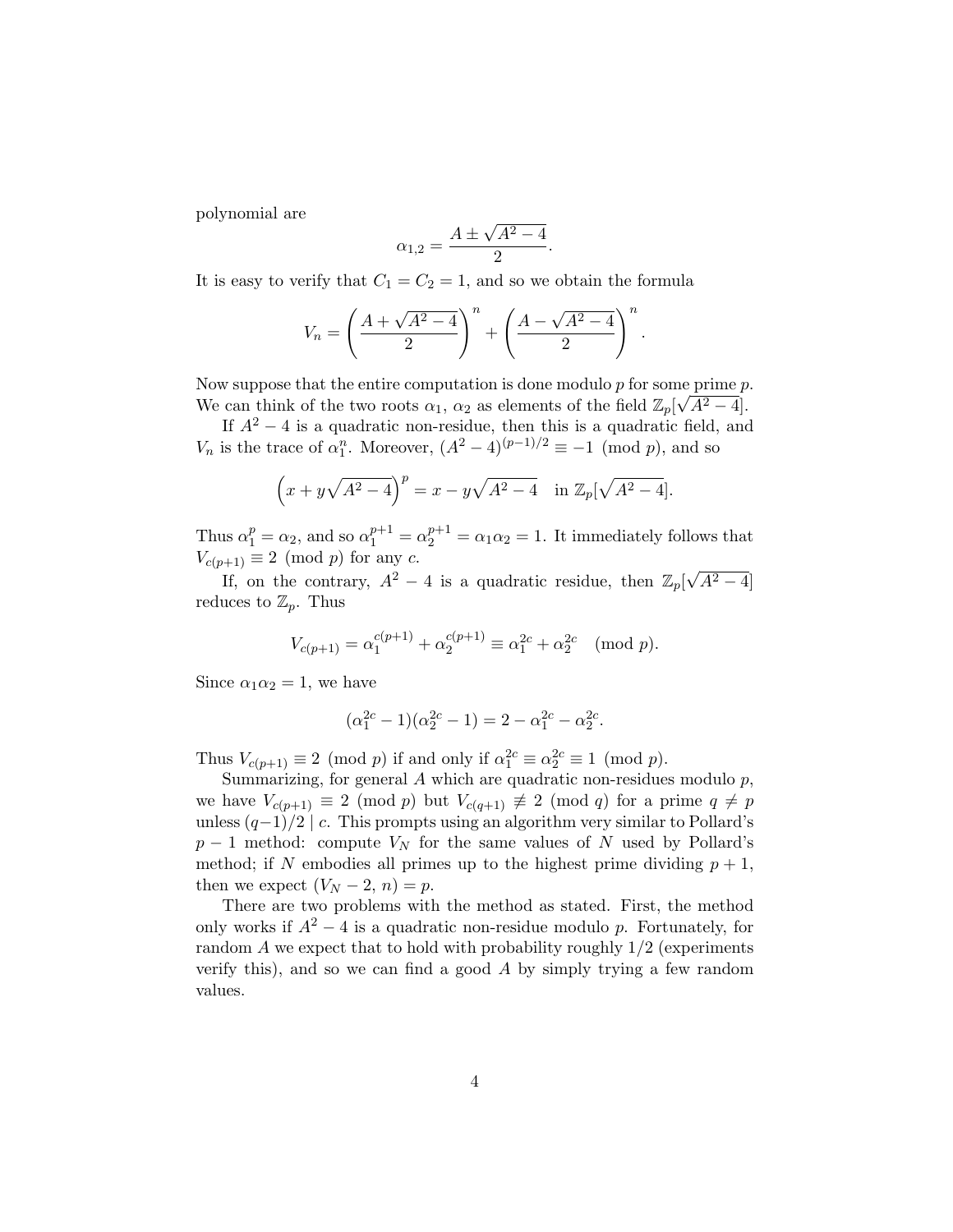The second problem is how to compute the sequence  $V_m$  efficiently. We use the following identity, which ultimately follows from  $\alpha_1 \alpha_2 = 1$ :

$$
V_n V_m = (\alpha_1^n + \alpha_2^n)(\alpha_1^m + \alpha_2^m)
$$
  
=  $\alpha_1^{n+m} + \alpha_2^{n+m} + (\alpha_1^{n-m} + \alpha_2^{n-m})(\alpha_1 \alpha_2)^m$   
=  $V_{n+m} + V_{n-m}$ .

Using this identity we can mimic exponentiation using repeated squaring. Furthermore, all computations can be done modulo n, so that the values do not blow up.

### 5 Elliptic Curve Method

The trouble with Pollard's  $p-1$  method and Williams'  $p+1$  method is that we have to rely on the random fact that  $p \pm 1$  has small prime factors. The number  $p-1$  itself is simply the order of the group  $\mathbb{Z}_p^{\times}$ . What if we could pick another group related to p of different length?

Such groups appear in the form of *elliptic curves*, as suggested by Lenstra. An elliptic curve is the set of solutions of an equation of the form  $y^2 =$  $ax^{3}+bx+c$ . Each elliptic curve, along with a special point at infinity which we designate  $O$ , has an associated group (defined over any field). The group action is defined as follows: to calculate  $X + Y$ , draw a line between X and Y; usually the line will touch the curve in a third point  $Z$ ; the sum is the conjugate point to  $Z$  (with opposite sign of  $y$ ). This funny operation turns out to be associative. In terms of the  $(x, y)$  coordinates, addition is a rational mapping, that is the result is a quotient of two polynomials in all the inputs. Division by zero corresponds to the point at infinity, which is also the identity of the group.

How many points are on the curve mod p (i.e. where  $x, y \in \mathbb{Z}_p$ )? For a random x, we expect  $ax^3 + bx + c$  to be a quadratic residue with probability about half, in which case we get two solutions for  $y$ ; if it's a quadratic nonresidue, we get no solutions. Thus, we expect the number of points (not counting O) to be about p. The standard deviation is about  $\sqrt{p}$ , so we expect the number of points to be roughly  $p \pm C\sqrt{p}$  for some small C.

Indeed, Hasse's theorem tells us that the number S of points, including the point at infinity, satisfies  $|S - p| \leq 2\sqrt{p}$ . For a random curve, we expect the size to vary quite uniformly along this range. This number replaces  $p-1$ , which is the number of points in the multiplicative group mod  $p$ .

How do we adapt Pollard's  $p-1$  algorithm to this new setting? We start with a point a on the elliptic curve. Instead of raising it to powers,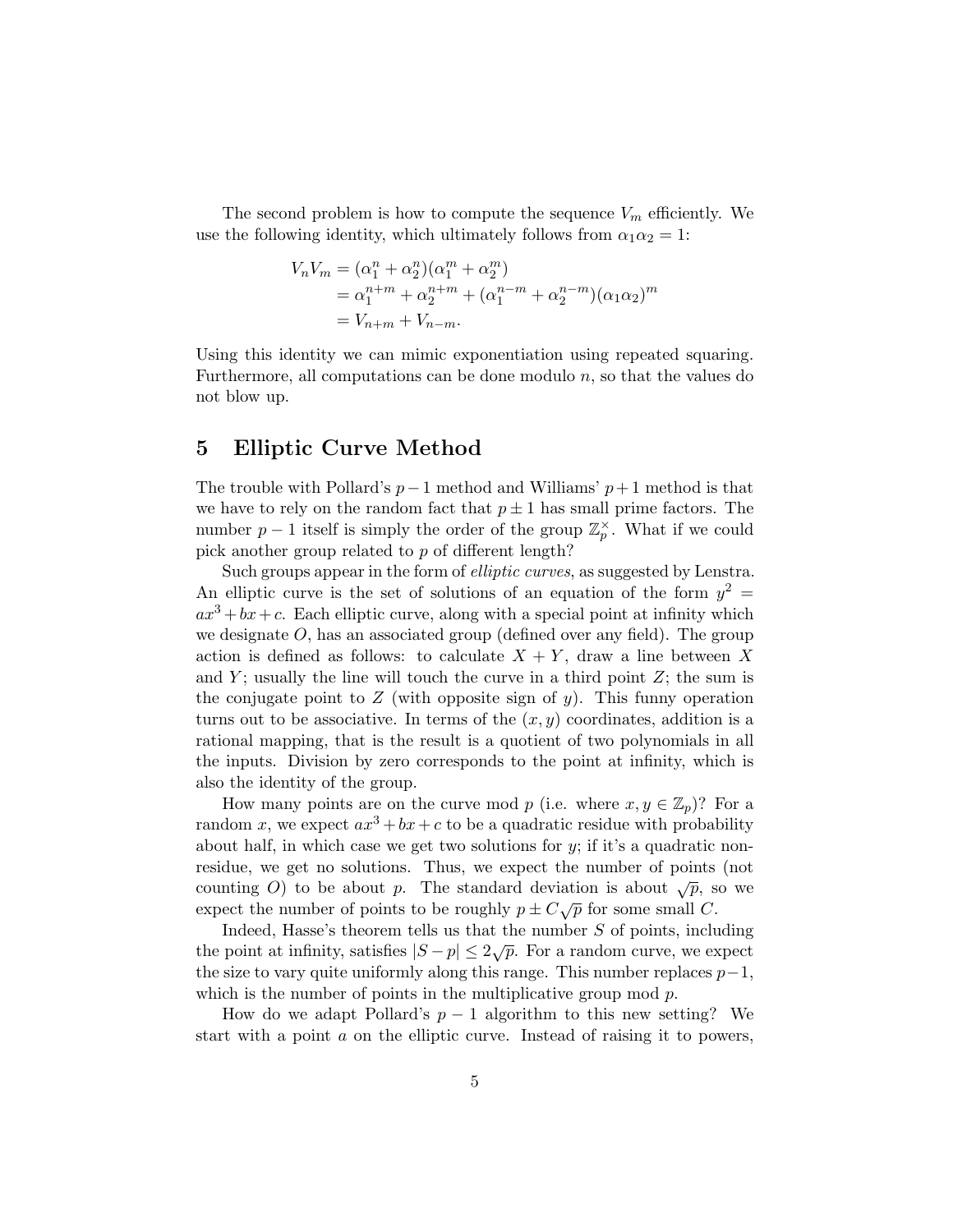we multiply it by repeated addition using the rational addition formula. If N divides the order of the elliptic curve modulo  $p$  but not the order of the elliptic curve modulo all other prime factors, then  $Na = O$  modulo p but  $Na \neq O$  modulo  $n/p$ . We mentioned earlier that the point O is obtained when the denominator is zero in the addition formula. In this case the denominator d will be zero only modulo p, and so  $(d, n) = p$ .

In slightly more detail, the addition formula requires us to calculate inverses of elements modulo n. This is done using the extended GCD algorithm: if  $(n, x) = 1$  then this algorithm finds a, b such that  $an + bx = 1$ , and so  $b$  is the inverse of  $x$ . When we are about to reach a point which is the identity modulo p but not modulo  $n/p$ , the denominator in question will have non-trivial GCD with  $n$ , something which we can discover while running the GCD algorithm.

Why have we gone to all this trouble? The reason is that if we look at a large number of integers, we have a fair chance of finding one with only small factors — such numbers are called smooth. Explicitly, the probability that a number m will have all its prime factors at most  $m^{1/u}$  is approximately  $1/u^u$  (the exact expression is given by the Dickman function). If we take about  $u^u$  random elliptic curves and run the above algorithm up to  $p^{1/u}$  (i.e. up to  $n^{1/2u}$ , the total running time will be

$$
u^u p^{1/u} = \exp\left(u \log u + \frac{\log p}{u}\right).
$$

We want to minimize this quantity. The minimum is obtained when the derivative  $\log u + 1 - \log p/u^2$  is zero. Thus approximately  $u^2 \approx \log p/\log u$ , so that  $\log u \approx \frac{1}{2}$  $\frac{1}{2}$ log log p. We conclude that  $u \approx \sqrt{2 \log p / \log \log p}$  and the total running time is about

$$
\exp\left(u\log u + \frac{\log p}{u}\right) \approx \exp\left(\sqrt{2\log p \log \log p}\right).
$$

A detail which we did not cover is how to find a random elliptic curve with a point on it. One way is to start with a random point  $(x, y)$  and random a, b, and calculate c via  $c = y^2 - ax^3 - bx$ .

As  $m$  to infinity, the fraction of integers at most  $m$  having all their prime factors at most  $m^{1/u}$  tends to a limit  $\rho(u)$ , where  $\rho$  is the Dickman function. The Dickman function satisfies the differential equation  $u\rho'(u) = -\rho(u-1)$ , with initial conditions  $\rho(u) = 1$  whenever  $u \leq 1$  (trivially); the idea behind this equation is to consider the largest prime factor of any smooth integer in the range, using the prime number theorem to estimate the number of primes of a given size.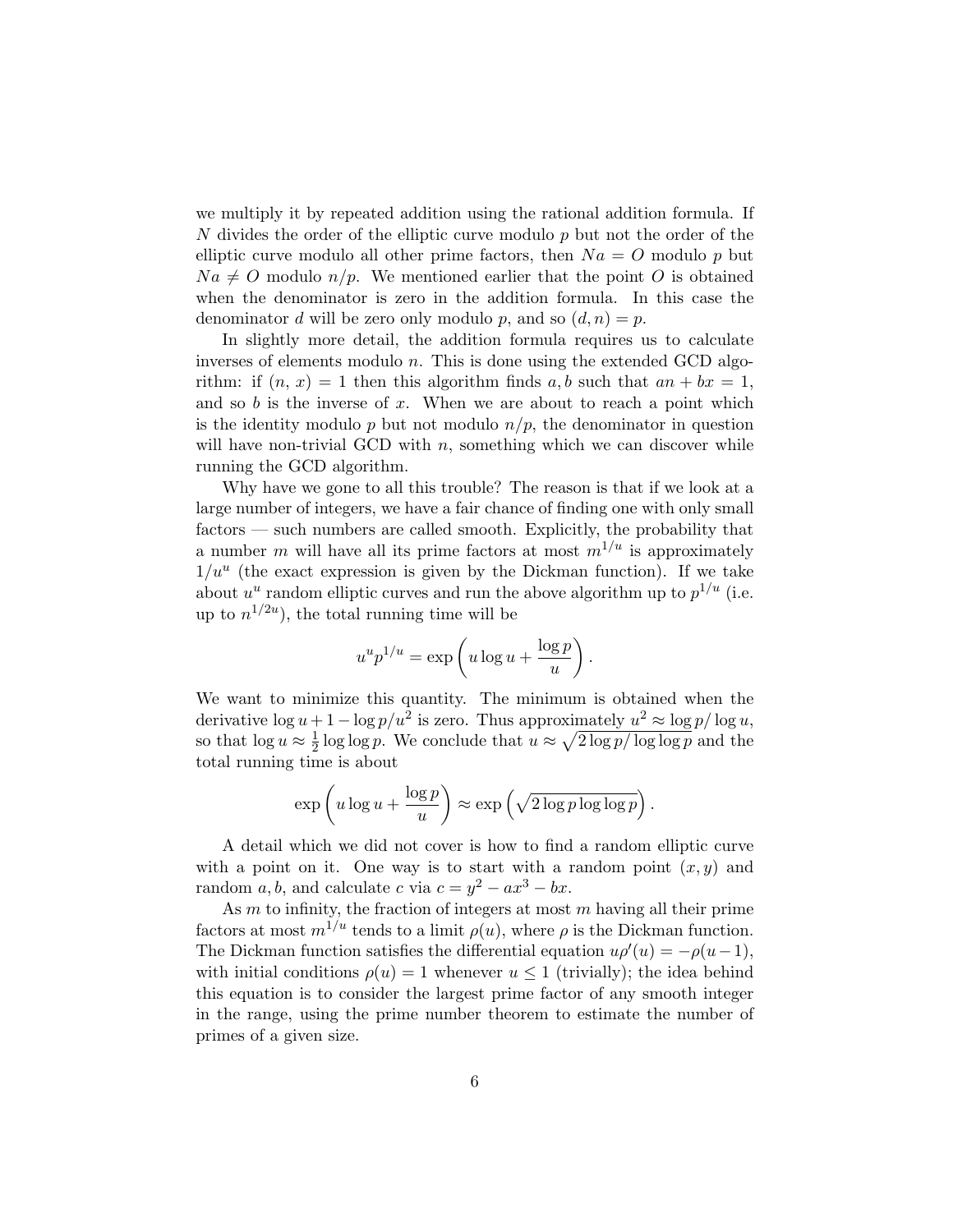We are interested in a lower bound of the form  $m/u^u$ . There is an easy argument giving a somewhat worse result: consider all roughly  $m^{1/u}/(\log m^{1/u}) =$  $u m^{1/u}$  log m primes of size at most  $m^{1/u}$ . If we multiply any u of them, we get an integer of size at most  $m$ , thus giving a lower bound of roughly  $\binom{um^{1/u}/\log m}{u}$  $\binom{n}{u} \approx m/(\log m)^u$ . This estimate turns out to be good enough in some cases, for example it is used by Dixon's for his provable version of the quadratic sieve.

For more about the Dickman function, see Granville's [Smooth numbers:](http://www.dms.umontreal.ca/~andrew/PDF/msrire.pdf) [computational number theory and beyond.](http://www.dms.umontreal.ca/~andrew/PDF/msrire.pdf)

#### 6 Continued Fractions

The next algorithm we present is based on continued fractions. The idea that we present can be developed more formally, and this line of work culminated in Shanks' algorithm SQUFOF.

The basic idea is to use good rational approximations to  $\sqrt{n}$ . For every b, we can find a a such that  $|a/b - \sqrt{n}| \leq 1/b$ . Partial convergents of the o, we can find a a such that  $|a/b - \sqrt{n}| \le 1/b$ . I artial convergents of the continued fraction of  $\sqrt{n}$  satisfy the stronger property  $|a/b - \sqrt{n}| \le 1/b^2$ . This implies that  $a^2/b^2$  is a good approximation to n:

$$
\left|\frac{a^2}{b^2} - n\right| = \left|\frac{a}{b} - \sqrt{n}\right| \left|\frac{a}{b} + \sqrt{n}\right| \le \frac{2\sqrt{n}}{b^2}.
$$

We note that the inequality is only approximate if  $a/b > \sqrt{n}$ . Next, we multiply both sides by the denominator  $b^2$ :

$$
|a^2 - nb^2| \le 2\sqrt{n}.
$$

The probability that the right-hand side is a square (with the correct sign; this corresponds to considering only the odd convergents) is about  $\sqrt[4]{n}$ . If it is  $\pm r^2$ , we obtain the equation

$$
a^2 \equiv r^2 \pmod{n}.
$$

How does this equation help us? Consider the RSA case. How many square roots can a number have? Modulo  $p$  it has two square roots, and modulo  $q$ it has two square roots, and so four in total. With probability one half, a and r will be equivalent modulo only one of the prime factors of  $n$ , say  $p$ . In that case,  $p | a^2 - r^2$  but  $q \nmid a^2 - r^2$ , so that  $(a^2 - r^2, n) = p$ . The GCD is easily computable using the Euclidean algorithm, and so the resulting factorization method has complexity  $\sqrt[4]{n}$ .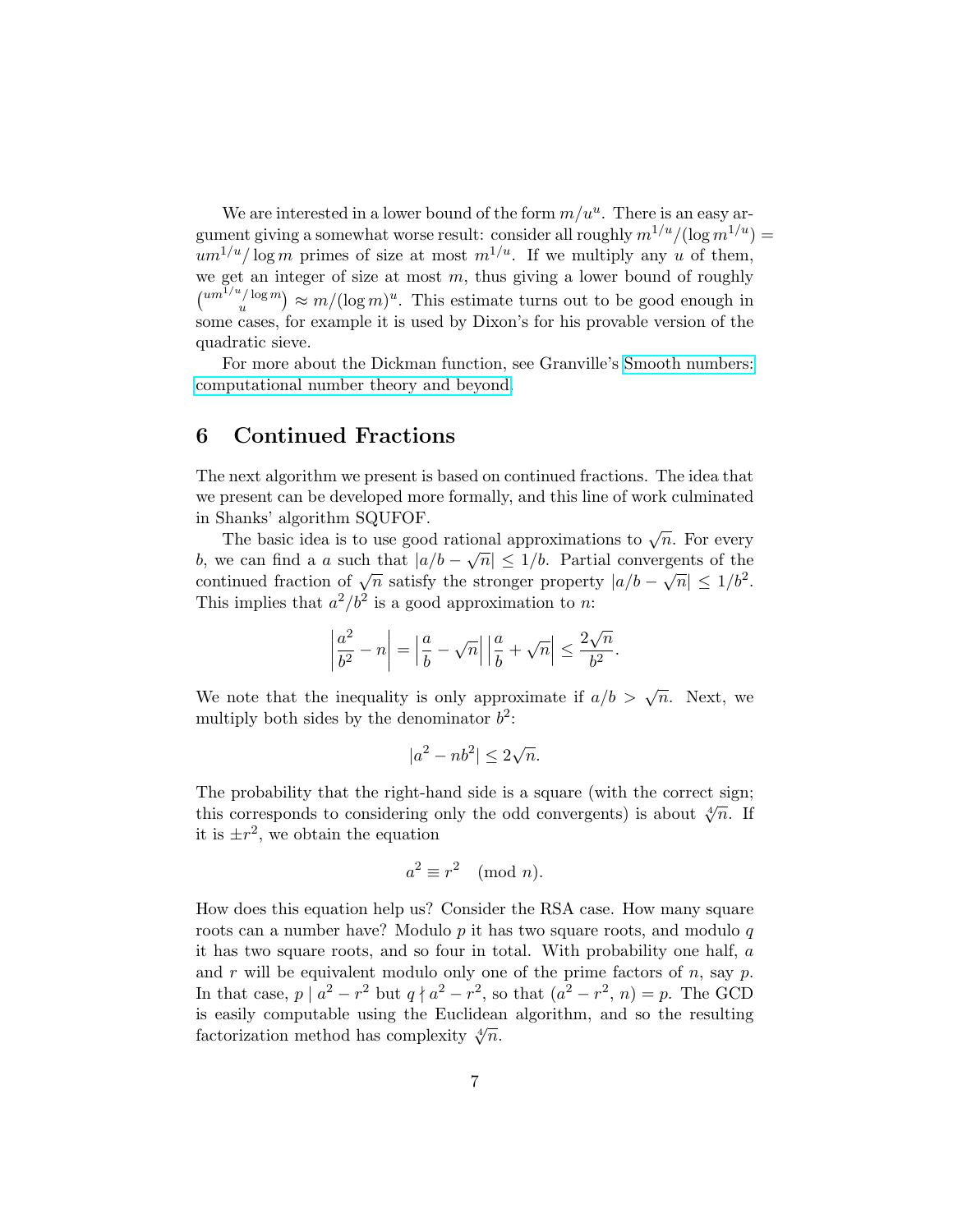There are some technicalities to consider: first, the partial convergents of the continued fraction can be rather large — indeed, they grow exponentially. Second, in order to compute the continued fraction naively, we need to go through high precision calculations, which could also be costly. The second problem is solved by noticing that the residuals are always of the form  $\alpha + \beta \sqrt{n}$ , and so they can be stored implicitly using such a representation.

An even better representation is a quadratic form  $Ax^2 + Bx + C$ , the current residue is a root of which. It is well-known that the coefficients  $A, B, C$  are bounded (that's the reason the continued fraction is eventually periodic), and one can actually calculate the next residual from the preceding one given quadratic form representation. This representation also allows us to calculate the partial convergents (in fact, we only need the numerators) modulo n, and so the algorithm is practical.

Shanks' SQUFOF is an algorithm based intuitively on these ideas but cast entirely in the language of quadratic forms and reductions thereof. SQUFOF can guarantee that once a square is found, it will result in a nontrivial factorization. For more details, consult [Square Form Factorization](http://www.ams.org/mcom/2008-77-261/S0025-5718-07-02010-8/S0025-5718-07-02010-8.pdf) or [Continued fractions and Parallel SQUFOF.](#page-0-0)

### 7 Quadratic Sieve

Pomerance's quadratic sieve also attempts to find two numbers  $x, y$  such that  $x^2 \equiv y^2 \pmod{n}$ , but using a completely different approach. For a positive number  $x < n$ , denote  $\psi(x) = x^2 \mod n$ . This function defines a homomorphism, i.e.  $\psi(xy) \equiv \psi(x)\psi(y) \pmod{n}$ . Our general approach will be to find a set of integers  $x_i$  such that  $\prod \psi(x_i)$  is a square. Since  $\prod \psi(x_i) \equiv \prod x_i^2 \pmod{n}$ , this will give us the required factorization.

How do we find a set of integers such that  $\prod \psi(x_i)$  is a square? We will use the factorizations of  $\psi(x_i)$ . That might seem pointless, but we will only consider  $\psi(x_i)$  with easy factorizations, more specifically B-smooth numbers (number all of whose prime factors are at most  $B$ ). How do these factorizations help us? An integer is square if in its prime factorization, all the exponents are even. This leads us to consider *exponent vectors*, which give for each  $\psi(x_i)$  the exponents of all primes  $\leq B$ . In fact, we only care about the parity of the exponents, and so the exponent vectors are bit vectors of length  $B/\log B$  (the approximate number of primes).

Multiplying two numbers corresponds to adding their exponent vectors. Therefore, given a list of smooth numbers  $\psi(x_i)$  and their exponent vectors, finding a set whose product is a square is tantamount to finding a subset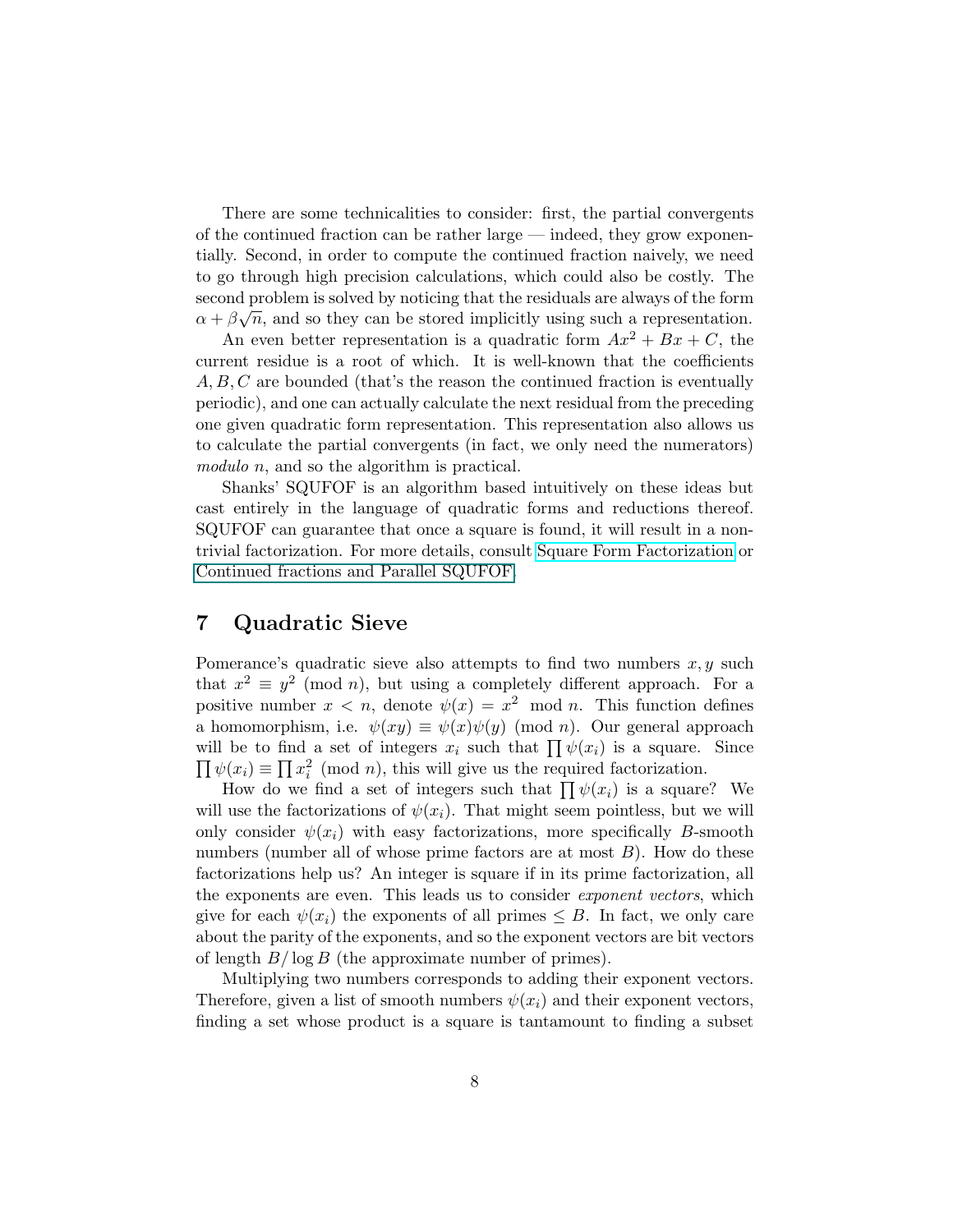of the exponent vectors summing to the zero vector. This much we can accomplish using Gaussian elimination! The number of exponent vectors needed to guarantee a non-trivial linear combination summing to zero is  $B/\log B + 1$ .

We make two comments: first, we can get easy squares by reusing the same number twice: indeed,  $\psi(x_i)^2$  is a square. However, the resulting equation  $x_i^4 \equiv x_i^4 \pmod{n}$  clearly does not lead to factorization. In general, there is no point in reusing the same number twice. Second, our exponent vectors only contain parities, so how do we calculate the square root? This can be done easily and quickly using a binary search approach involving only shifts, adds and comparisons.

Let us describe the algorithm so far: we pick random numbers and test them for B-smoothness; this can be done by trying to factor them (a better method will be described later). When we have  $B$  of them, we use Gaussian elimination to find a subset of them  $\{x_i\}$  that multiplies to a square. We then get an equation  $\prod x_i^2 \equiv \prod \psi(x_i) \pmod{n}$ . We attempt to factor n by computing the GCD ( $\prod x_i - \sqrt{\prod \psi(x_i)}$ , n), which we expect to be non-trivial half the time (for the RSA case).

When picking random numbers, it is best to pick them quite close to  $\sqrt{n}$ , since  $\psi(\lfloor \sqrt{n} \rfloor + k) \approx 2k\sqrt{n} + k^2$  will be quite small by itself. For simplicity, let's assume that these numbers are  $O(\sqrt{n})$ ; in practice they are somewhat bigger, but this can be avoided using different  $\psi$ 's (this is known as the MPQS, described below).

How should we choose B? If  $B = n^{1/2u}$ , then the total running time of the algorithm is  $n^{1/2u}u^u + n^{3/2u}$ . This is an expression very similar to the one we got for the ECM, with essentially the same solution, under the substitution  $p = \sqrt{n}$ . Hence the running time (ignoring the linear algebra part) is

 $\exp(\sqrt{\log n \log \log n}).$ 

Using efficient  $O(N^2)$  linear algebra (see later), the linear algebra part has similar running time. Note that contrary to the ECM, the running time does not depend on p.

So far we've explained the quadratic part of the algorithm's name; what about the sieve? The sieve is an efficient way of finding smooth numbers. One could test for smoothness by trial division, but this is quite slow. The correct way is to use a sieve somewhat analogous to Eratosthenes'. Consider √ some small prime p. When does p divide  $\psi(|\sqrt{n}|+k)$ ? Recall that

$$
\psi(\lfloor \sqrt{n} \rfloor + k) = \lfloor \sqrt{n} \rfloor^2 - n + 2\lfloor \sqrt{n} \rfloor k + k^2.
$$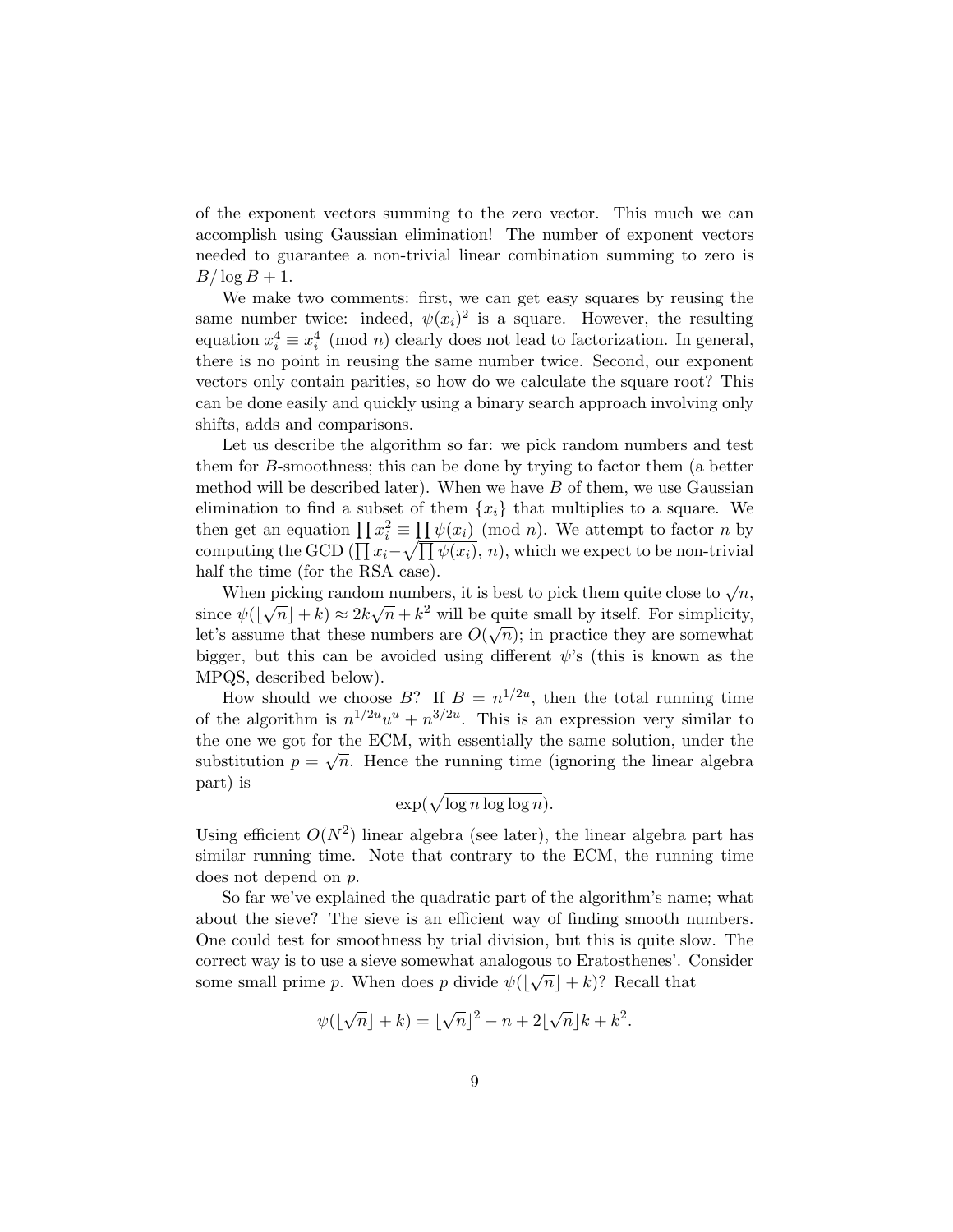This is a quadratic polynomial in p. If we solve this quadratic equation modulo p, then we can list all k such that  $p | \psi( \sqrt{n} | + k)$  by taking each of the two solutions K modulo p and jumping ahead p steps at a time. In order to find smooth integers this way, we can make a list of  $\psi(|\sqrt{n}|+k)$ for a range of  $k$ 's, go over all primes  $p$ , for each prime go over all the values of k corresponding to multiples of p, and divide them by p. When we've reached our bound B, integers which have been reduces to 1 are smooth. We can then refactor them to calculate the exponent vector.

A more efficient method of executing the sieve without repeated divisions (which are time consuming) subtracts log p from an initial log  $\psi$  (or its estimate) instead of dividing by  $p$ . Numbers whose remaining value is small are probably smooth.

In practice, two further optimizations are made. First, just as in the  $p-1$  algorithm, we can have two smoothness thresholds, i.e. require that the numbers will factor almost completely within a bound  $B_0$ , perhaps with an additional prime factor within  $B_1$ . We then "pair" numbers with the same additional prime factor, or reduce even more general "cycles".

Second, the matrix we need to solve in the linear algebra part is sparse, and in that case there are methods that outperform Gaussian elimination, including "block Lanczos" (basically an adaptation of the power method). We note that there are also theoretic sub-cubic methods (corresponding to the matrix multiplication exponent  $\omega$ ; the current champion is  $B^{2.376}$ ), but these aren't efficient in practice.

We conclude with a toy example, illustrating the factoring of 77:

$$
202 = 400 \equiv 15 = 3 * 5 \pmod{77},
$$
  
\n
$$
262 = 676 \equiv 60 = 22 * 3 * 5 \pmod{77},
$$
  
\n
$$
5202 = (20 \cdot 26)2 \equiv (2 \cdot 3 \cdot 5)2 = 302 \pmod{77},
$$
  
\n
$$
(520 - 30, 77) = (490, 77) = 7.
$$

#### 7.1 MPQS

A note about MPQS, used to reduce the size of of integers required to be smooth, is in order. Instead of considering only  $\psi(x) = x^2 - n$ , we consider quadratic polynomials of the form  $f(x) = Ax^2 + Bx + C$  with  $A = \alpha^2$  and discriminant  $B^2 - 4AC = n$ . We can complete the square:

$$
f(x) = (\alpha x)^{2} + Bx + C = \left(\alpha x + \frac{B}{2\alpha}\right)^{2} - \frac{B^{2}}{4A} + C = \left(\alpha x + \frac{B}{2\alpha}\right)^{2} - \frac{n}{(2\alpha)^{2}}.
$$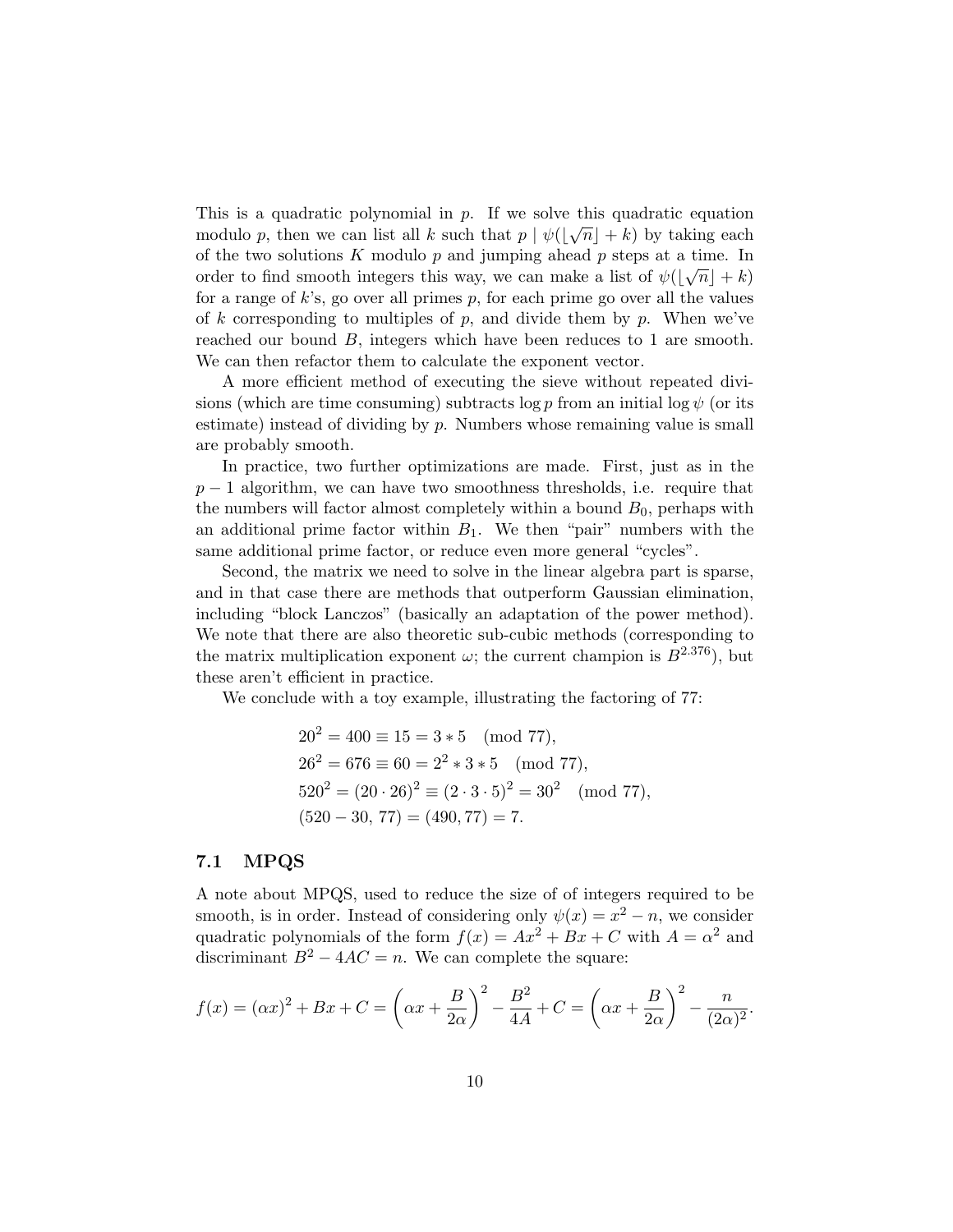We conclude that

$$
(2\alpha)^2 f(x) \equiv (2Ax + B)^2 \pmod{n}.
$$

If  $A \approx \sqrt{n}/2x$  and B is small then  $4Af(x) \pmod{n}$  is  $O(\sqrt{n})$ , i.e. it is small and so has higher chance to be smooth. Since  $4A = (2\alpha)^2$  is a square, we can use this just like the relations we've described earlier.

How do we find such  $A, B, C$ ? Choose a bound for x, and now our goal how do we find such *A*, *B*, *C* ⊥ Choose a bound for *x*, and how our goal is to get *A* ≈  $\sqrt{n}/2x$  and *B* small. Find a prime *α* close to  $\sqrt[n]{n}/\sqrt{2x}$  (using a probabilistic prime checking algorithm), such that  $n$  is a quadratic residue with respect to  $\alpha$  (this happens with probability half), say  $n \equiv B^2 \pmod{\alpha}$ (square roots modulo primes can be effectively found), where we can assume B is odd (the sum of the square roots is  $\alpha$  so one is even and the other is D is odd (the sum of the square roots is a so one is even and the other is odd); note that  $B = O(\sqrt[4]{n})$ . Thus there exists C such that  $B^2 - AC = n$ . Since B is odd,  $B^2 \equiv 1 \pmod{4}$ . If  $n \equiv 1 \pmod{4}$  then  $4 | C$  (because A is odd) and we're done. If  $n = 4m + 3$ , then  $AC \equiv 2 \pmod{4}$ , and so 2C is integral. This means that we can use the polynomial  $4Ax^2 + 4Bx + 4C$ instead.

#### 7.2 Provable variants

A variant of the quadratic sieve was rigorously analyzed by Dixon in [Asymp](http://www.jstor.org/stable/2007743)[totically fast factorization of integers.](http://www.jstor.org/stable/2007743) Dixon's idea is to consider arbitrary integers x rather than integers slightly above  $\sqrt{n}$ . This ensures that all square roots modulo n of  $\psi(x)$  are equally likely to be chosen, and so makes it unlikely that  $\prod \psi(x_i) \equiv \prod x_i^2 \pmod{n}$  leads to a trivial factorization. Indeed, assuming  $n = pq$ , suppose that  $\sqrt{\prod \psi(x_i)} \equiv \prod x_i$  modulo both p and q. The integer  $x_i$  has three "siblings" with the same value of  $\psi(x_i)$ . Two of these, if they replace  $x_i$ , will lead to factorization. Since all four are equally likely, the procedure succeeds with probability 1/2.

Dixon's algorithm was improved by Pomerance in [Fast, rigorous fac](http://www.math.dartmouth.edu/~carlp/disclog.pdf)[torization and discrete logarithm algorithms](http://www.math.dartmouth.edu/~carlp/disclog.pdf) and by Vallée in [Generation](http://www.jstor.org/stable/2008412) [of elements with small modular squares and provably fast integer factor](http://www.jstor.org/stable/2008412)[ing algorithms.](http://www.jstor.org/stable/2008412) The fastest rigorously analyzed factoring algorithm replaces squares with arbitrary binary quadratic forms. This algorithm is analyzed by Lenstra and Pomerance in [A Rigorous Time Bound for Factoring Inte](http://math.dartmouth.edu/~carlp/PDF/paper85.pdf)by Lenstra and I omerance in A Rigorous Time Bound for Pad<br>[gers.](http://math.dartmouth.edu/~carlp/PDF/paper85.pdf) It runs in time and space  $\exp((1+o(1))\sqrt{\log n \log \log n})$ .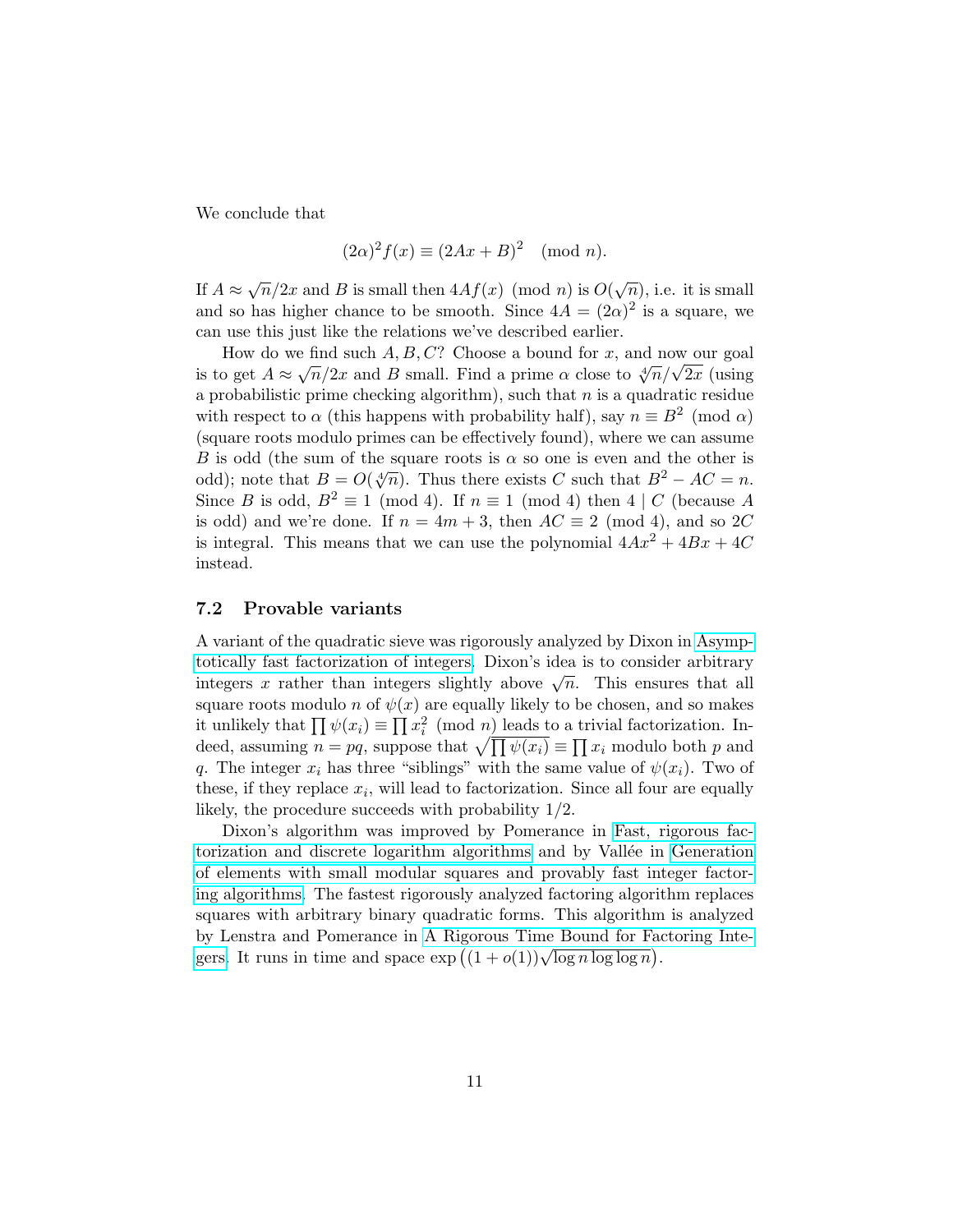### 8 Number-Field Sieve

In the quadratic sieve we defined a homomorphism  $\psi$  and looked for numbers  $x_i$  such that  $\psi(x_i)$  is a square. We then used an equation  $\prod x_i^2 \equiv \prod \psi(x_i)$  $(mod n)$  in order to try to factor n. The square on the left came for free, but we had to work hard for the square on the right: we needed to gather enough smooth numbers  $\psi(x_i)$  so that we could find a subset multiplying to a square using linear algebra. Pollard's NFS uses two different homomorphisms, and this time there is no square coming for free. However, the size phisms, and this time there is no square coming for free. However, the size of the numbers that are required to be smooth is lowered from  $\sqrt{n}$  to about  $\exp((\log n)^{2/3}(\log \log n)^{1/3})$ , which makes that event much more probable.

Let d be a small integer, and  $m = |n^{1/d}|$ . There exists a d-degree integer polynomial P with "small" coefficients satisfying  $P(m) \equiv 0 \pmod{n}$  (we will later construct it explicitly). Choose a root  $\alpha$  of  $P(m)$ , and consider the number field  $F = \mathbb{Z}[\alpha]$ . Any number in F can be written as a polynomial in  $\alpha$ . Since  $P(m) \equiv 0 \pmod{n}$ , we can think of m as  $\alpha$  mod n. More explicitly, the operation of substituting m for  $\alpha$  is a homomorphism from F to  $\mathbb{Z}_n$ . Denote this operation by  $\phi$ .

Define  $\alpha(x, y) = x + \alpha y$  and  $\beta(x, y) = x + my$ . Since  $\phi$  is a homomorphism, we have

$$
\phi\left(\prod \alpha(x_i, y_i)\right) \equiv \prod \beta(x_i, y_i) \pmod{n}.
$$

Our goal is clear now: we would like to find pairs  $(x, y)$  such that both  $\alpha(x, y)$  and  $\beta(x, y)$  are smooth, and then we can attempt to factorize n just like in the quadratic sieve. It is clear what smoothness means for  $\beta(x, y)$ , but what does it mean for  $\alpha(x, y)$ ?

The norm operator is defined for algebraic number fields as the product of all conjugates (conjugates are obtained by replacing  $\alpha$  by any other root of P). The norm is multiplicative, and so if  $z \in F$  is a square then so is  $N(z)$ . The converse is almost true: we can add some more "statistics" (quadratic characters) which are also guaranteed zero for squares, and given we take enough of them, a number whose norm is square and all of whose statistics are zero is most probably square. These statistics are homomorphisms from  $F$  to  $\mathbb{Z}_2$ , so they fit nicely to our scheme. The final ingredient, square root extraction in  $F$ , is arcane ( $F$  need not be a unique factorization domain!) but possible.

So smoothness for an element of  $F$  corresponds mainly to smoothness of its norm. If  $P(t) = \sum c_i t^i$  then it turns out that the norm of  $x - \alpha y$  is  $\sum c_i x^i y^{d-i}$  (recall that  $d = \deg P$ ), and this number is small if  $d, c_i, x, y$  are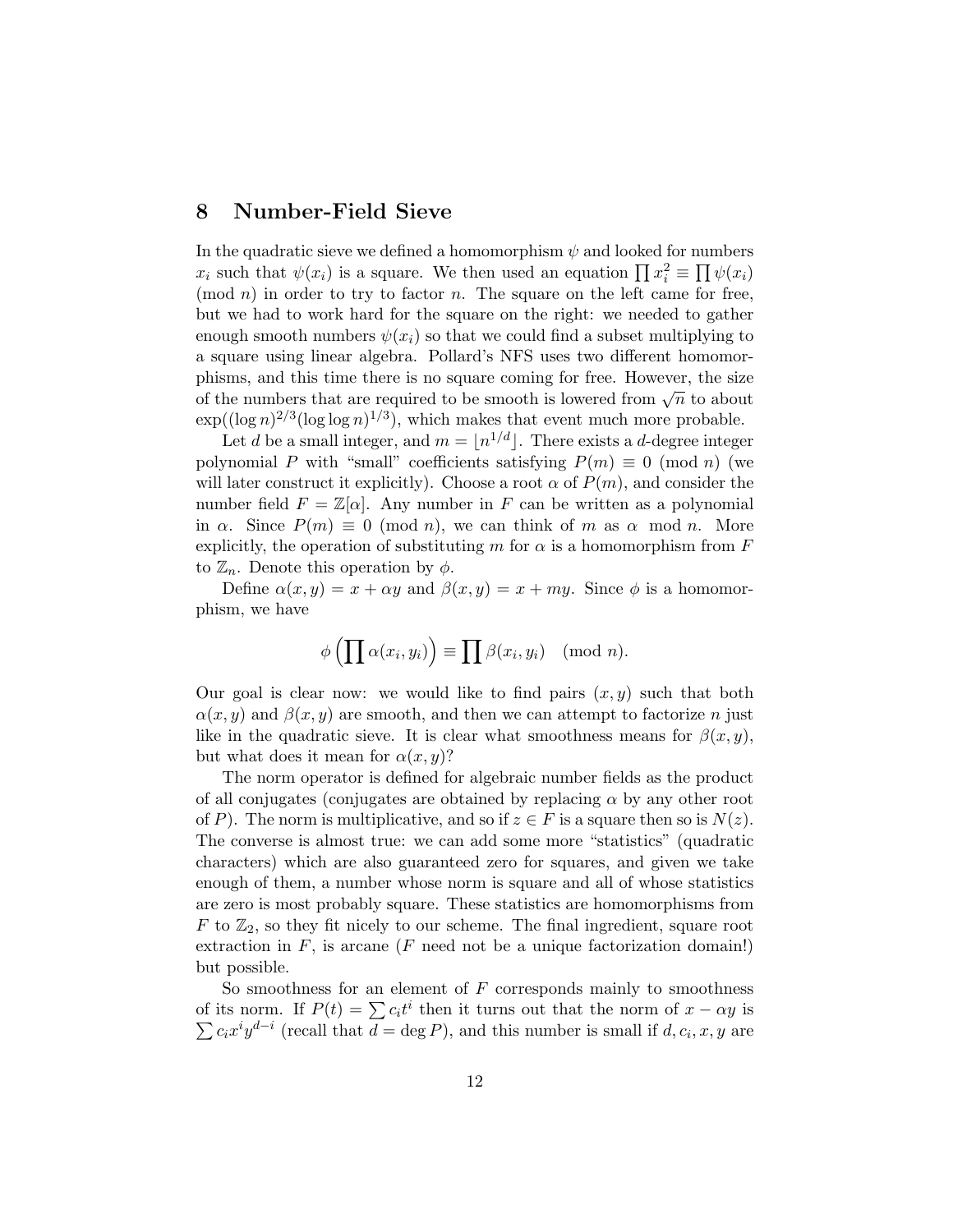small. In order to explain exactly how small, we need to present a sample polynomial  $P$ . Writing  $n$  in base  $m$  is tantamount to finding an expression  $n = \sum c_i m^i$  with  $0 \le c_i < m$ . Note that since  $m = \lfloor n^{1/d} \rfloor$ , we can convert this expansion into a degree d polynomial.

If  $|x|, |y| \leq B$  for some bound B then  $|\alpha(x, y)| \leq (d+1)mB^{d+1}$  and  $|\beta(x, y)| \leq (m+1)B$ . Since we want both  $\alpha(x, y)$  and  $\beta(x, y)$  to be smooth, we can think of them as one big number of size roughly  $M = dm^2B^{d+2}$ which is required to be smooth. Given a list of numbers of magnitude  $M$ , choosing  $z = \exp \sqrt{(1/2) \log M \log \log M}$  as a smoothness bound, if we have choosing  $z = \exp \sqrt{(1/2)} \log M \log \log M$  as a smoothness bound, if we have<br>at least  $N = \exp \sqrt{2 \log M} \log \log M$  of them, then we expect to find more than z smooth ones; this choice of z minimizes N. Equating N and  $B^2$ , we can express B in terms of M, namely  $B \approx z$ . One can now calculate the optimal choices of B and d minimizing the running time  $B^2$ , which are

$$
B = \exp\left((\frac{8}{9}\log n)^{1/3}(\log \log n)^{2/3}\right),
$$
  

$$
d = \exp\left(\sqrt{2/(\frac{8}{9})^{1/3}}(\log n/\log \log n)^{1/3}\right).
$$

The resulting running time is

$$
\exp\left(\left(\tfrac{64}{9}\log n\right)^{1/3}(\log\log n)^{2/3}\right).
$$

This is significantly faster than any other known method.

We mention in passing that for some numbers, a polynomial  $P$  can be found which is sparse, and this leads to a better constant in the exponent (replacing 64/9). The general method is called the GNFS, and the special method in which  $P$  is sparse is called the SNFS. In fact, even for the GNFS the constant can be reduced somewhat employing trickery.

More material on the NFS can be found in Pomerance's [The Number](#page-0-0) [Field Sieve,](#page-0-0) and in the book The Development of the Number Field Sieve.

#### 9 Summary

We've presented several different factorization methods. Let us summarize them and their running time, where  $n$  is an integer, and  $p$  is its smallest prime factor:

• Pollard's rho algorithm —  $O(\sqrt{p})$ . Finds  $x \equiv y \pmod{p}$  in a pseudorandom sequence.